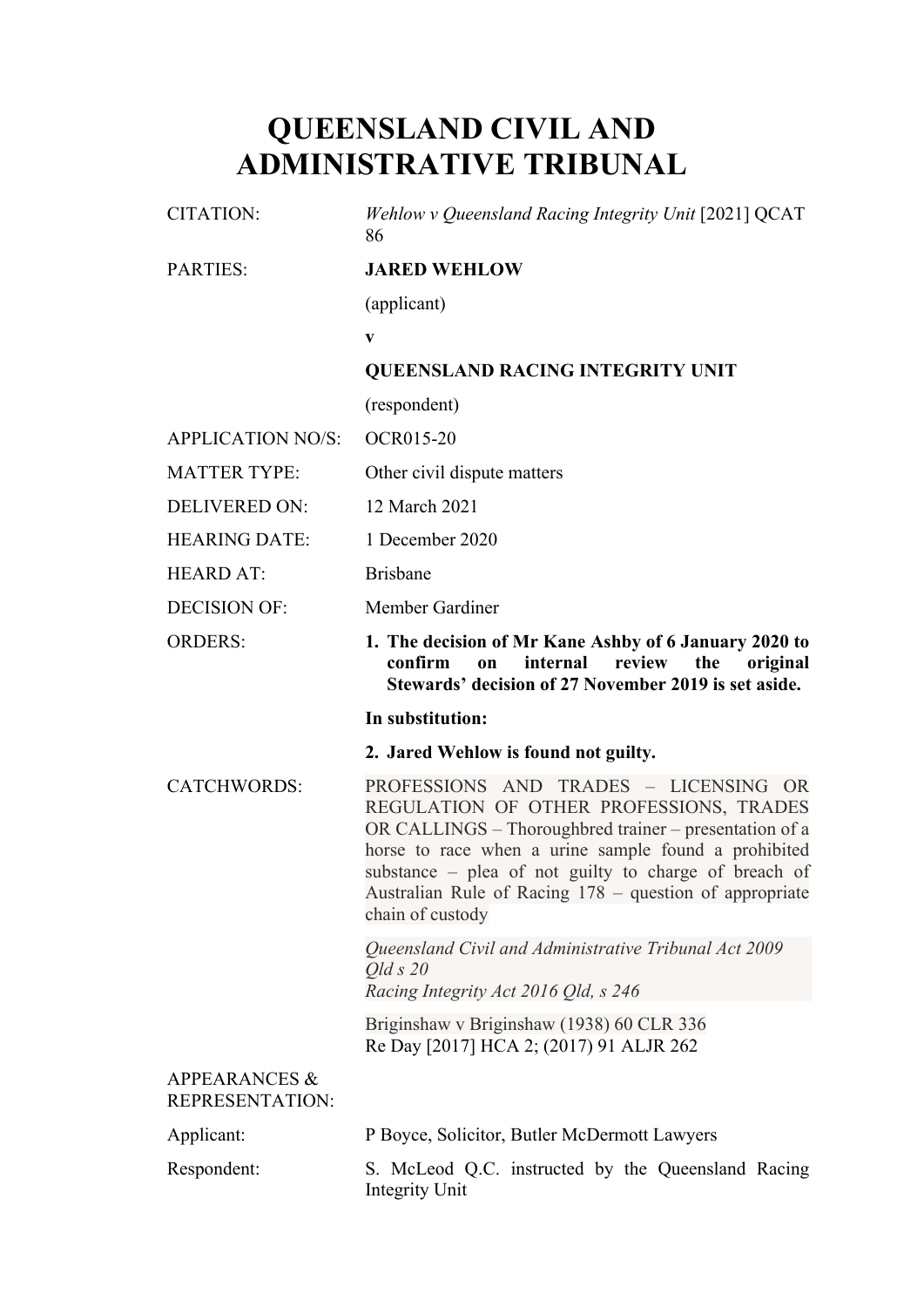## **REASONS FOR DECISION**

- [1] Jared Wehlow is the trainer of the thoroughbred Mishnah. Mr Wehlow presented Mishnah to race at Rockhampton on 31 January 2019 and again on 14 February 2019. Post-race urine samples were taken from the horse which were allegedly found on later analysis to contain a prohibitive substance, dexamethasone.
- [2] Mr Wehlow was charged with two breaches pursuant to rule 178 of the Australian Rules of Racing, namely, Mishnah's urine samples were found to contain a prohibited substance.
- [3] An inquiry was conducted before QRIC Stewards on 27 November 2019. Mr Wehlow pleaded not guilty to each charge concerning the prohibited substance. At the first instance, the Stewards found Mr Wehlow guilty on each charge and imposed a fine on each charge of \$3,000.00, a total of \$6,000.00.
- [4] An internal review of that decision was sought by Mr Wehlow and on 6 January 2020 this review decision confirmed the original decision. The finding of guilt and the penalties remained the same.
- [5] This is an external review under s 246 of the *Racing Integrity Act* 2016 (Qld). By s 20 of the *Queensland Civil and Administrative Tribunal Act* 2009 (Qld) (QCAT Act), the purpose of this review is to produce the correct and preferable decision. The Tribunal must hear and decide the review by way of a fresh hearing on the merits.<sup>1</sup>
- [6] Section 24 of the QCAT Act sets out the functions of this Tribunal on review. The Tribunal may confirm or amend the decision, set aside the decision and substitute its own, or set aside the decision and return the matter for reconsideration to the decision maker with directions if appropriate.
- [7] Mr Wehlow does not challenge the finding of dexamethasone in the urine sample. The issue he brings to the Tribunal for determination is whether I can be reasonably satisfied that the samples that were tested showing dexamethasone were the same samples that were taken from the thoroughbred Mishnah on 31 January 2019 and again on 14 February 2019. In essence this is an examination of the chain of custody of these samples from the horse to the analysis.
- [8] Mr Wehlow makes several submissions based on the evidence to show the procedure adopted in this chain of custody was flawed. I will address each of these submissions and the submissions in response from the Queensland Racing Integrity Unit ("QRIU") in chronological order of the event.

## **The taking of the sample**

[9] The first event is the taking of the sample itself. This occurs directly after the finish of the race. This process is governed by an internal QRIU document called a "Standard Operating Procedure". This document is not publicly available. It apparently (I say apparently as I did not see this document during the hearing) contains a form that is signed by the taker of the sample and the holder of the horse -

<sup>1</sup> *Queensland Civil and Administrative Tribunal Act* 2009 (Qld), s 20.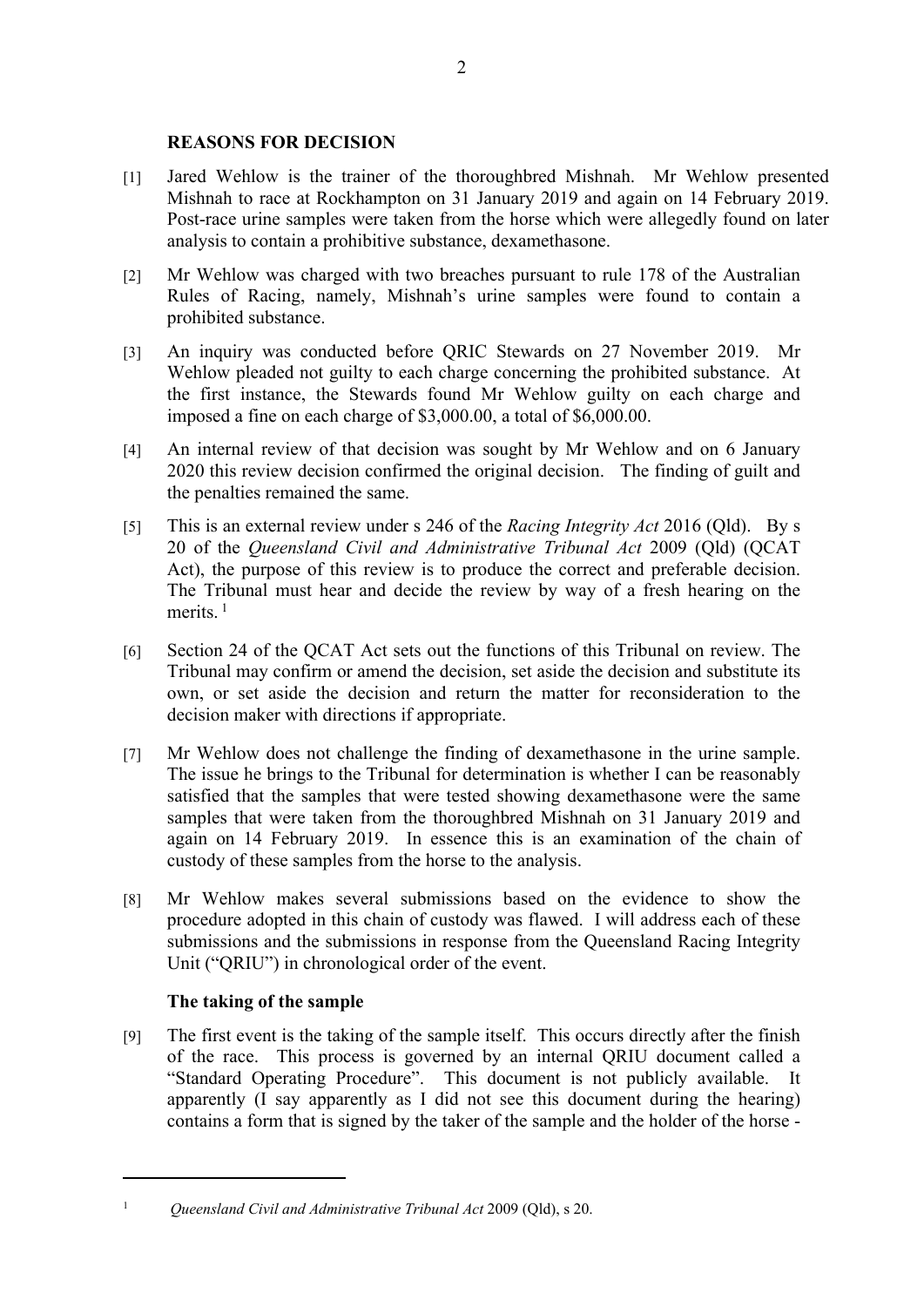often a strapper - at the time of taking the sample.<sup>2</sup> A copy of the form is not provided to the holder of the horse at the time the sample is taken.

- [10] This document was called for on behalf of Mr Wehlow at the hearing, but an objection was raised by the QRIU on the basis that it is an internal document, not publicly available. It was also not made available during the hearing.
- [11] During the hearing I expressed some surprise that when the sample was taken, the form (or a copy of it) that is signed by the sample taker and the holder of the horse was not provided to the trainer or the strapper as a record of the fact that the sample was taken from that particular horse at a particular time and date and given a particular sample number.<sup>3</sup> This seems a logical step in the chain of custody.
- [12] Mr Wehlow submits the QRIU should be interested in ensuring that a standard procedure was followed and is open to scrutiny and comment.
- [13] What is recorded each race day is a running document titled "Record of Sample" Custody and Dispatch" completed by the Stewards of samples received, secured and sealed in a security bag with a blue zipper seal tag. These security bags contain either six or 12 samples and the record charts the progress of the samples from collection through to consignment for delivery to the Racing Science Centre.<sup>4</sup> Each collected sample is give an identifying number on that document.
- [14] Mr Wehlow submits, referring to the two Records of Sample Custody and Dispatch, that each document refers to several sample numbers. He submits the evidence before this Tribunal does not establish which sample was taken from Mishnah on either 31 January 2019 or 14 February 2019. He submits the sample collection kit numbers are meaningless without the individual collection kit number being provided as the identification remarks on this form do not specifically identify the horse or the race.
- [15] I will return to this issue later in these reasons.

### **The processing of the samples**

- [16] In each case, the samples arrived at the Racing Science Centre shortly after each race day. They were split into Sample A and Sample B using normal practices and then frozen. The undisputed evidence was that because of backlogs in the Racing Science Centre, the A samples were not thawed for analysis until 13 May 2019 when, because of human error, the samples were destroyed.
- [17] On 15 May 2019, the B samples in each case were then thawed and split to form a new A and B sample and re-numbered. This splitting process was undertaken by the Principal Veterinary Officer of the QRIU and witnessed by another officer.<sup>5</sup> The process was filmed, and this film process forms part of the evidence in this hearing.<sup>6</sup>

 $\overline{2}$ Transcript page 56 at line 32 and continuing to page 57 at line 44.

<sup>3</sup> Ibid.

<sup>4</sup> Exhibit 2 pages 19 and 34.

<sup>5</sup> Exhibit 6.

<sup>6</sup> Exhibit 5.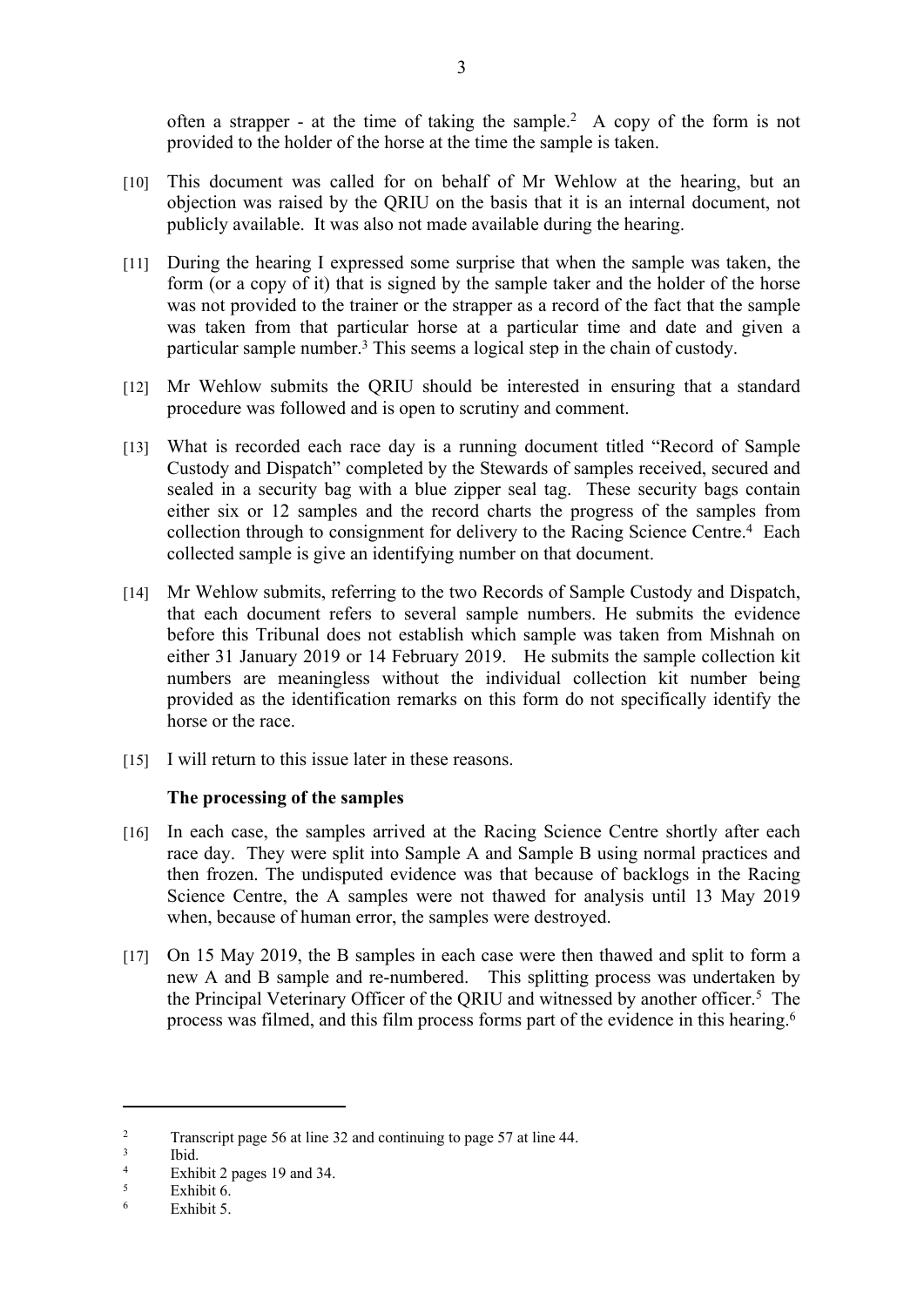- [18] Underlying this splitting was a QRIU Quality Procedure document for Portion B procedures.<sup>7</sup> This set out the procedure for the later splitting of a Portion B to create a new Portion A and B. This procedure has a number of steps. The evidence of some of these steps was not before me. The evidence that was before me was the actual film of the physical splitting of the B samples and their renumbering.
- [19] What was not before me was evidence of the requirements of three photographs of the Portion B pouches, and copies of written directions from the Stewards as to reallocation of the original samples.
- [20] These omissions were explained by the Principal Veterinary Officer. She said she was the author of the Procedure document.<sup>8</sup> She said her statements were given to document the splitting of the B sample. She clearly stated the other photographs were taken and Stewards' directions were obtained. I was satisfied with the Principal Veterinary Officer's explanation and did not doubt the veracity of her evidence. I am comfortably satisfied that the procedure set out in the Quality Procedure document was followed by the Principal Veterinary Officer and, although not before me, documentation of these steps is held in the QRIU records.
- [21] I was able to observe for myself the actual splitting of the B sample into two portions in each case and the renumbering of those samples.<sup>9</sup>
- [22] Despite the misadventure of the A sample, I am satisfied that the B sample was split following the proper processes and that the renumbering identifies sufficiently the source of the sample as it arrived at the Racing Science Centre.
- [23] The question remains however is it referable to the thoroughbred Mishnah?

### **Returning to the taking of the sample**

- [24] What is before me is a running document titled "Record of Sample Custody and Dispatch" completed by the Stewards of samples received, secured and sealed in a security bag for delivery to the Racing Science Centre. Each collected sample has an identifying number. This record shows columns recording the Collection Kit number, the sample type (urine or blood) and the sex of the animal. The relevant Stewards' names and signatures are recorded. The heading of the form records the place and date of the meeting and boxes to show the racing code (although on one of the forms, this is not ticked).
- [25] The bottom of the form identifies dates and times of collection and transportation events – such as storage and delivery.
- [26] What it does not do is individually relate the kit numbers to particular horses.
- [27] This connection is not specifically made, without the form completed when the sample was taken on site – presumably that had the identifying number recorded on it. I have no evidence before me of the connection between the urine sample taken from Mishnah and one of the identifying numbers on either of the documents titled

<sup>7</sup> Annexure to Exhibit 6.

<sup>8</sup> Exhibit 7 paragraph 4.

<sup>9</sup> Exhibit 5.